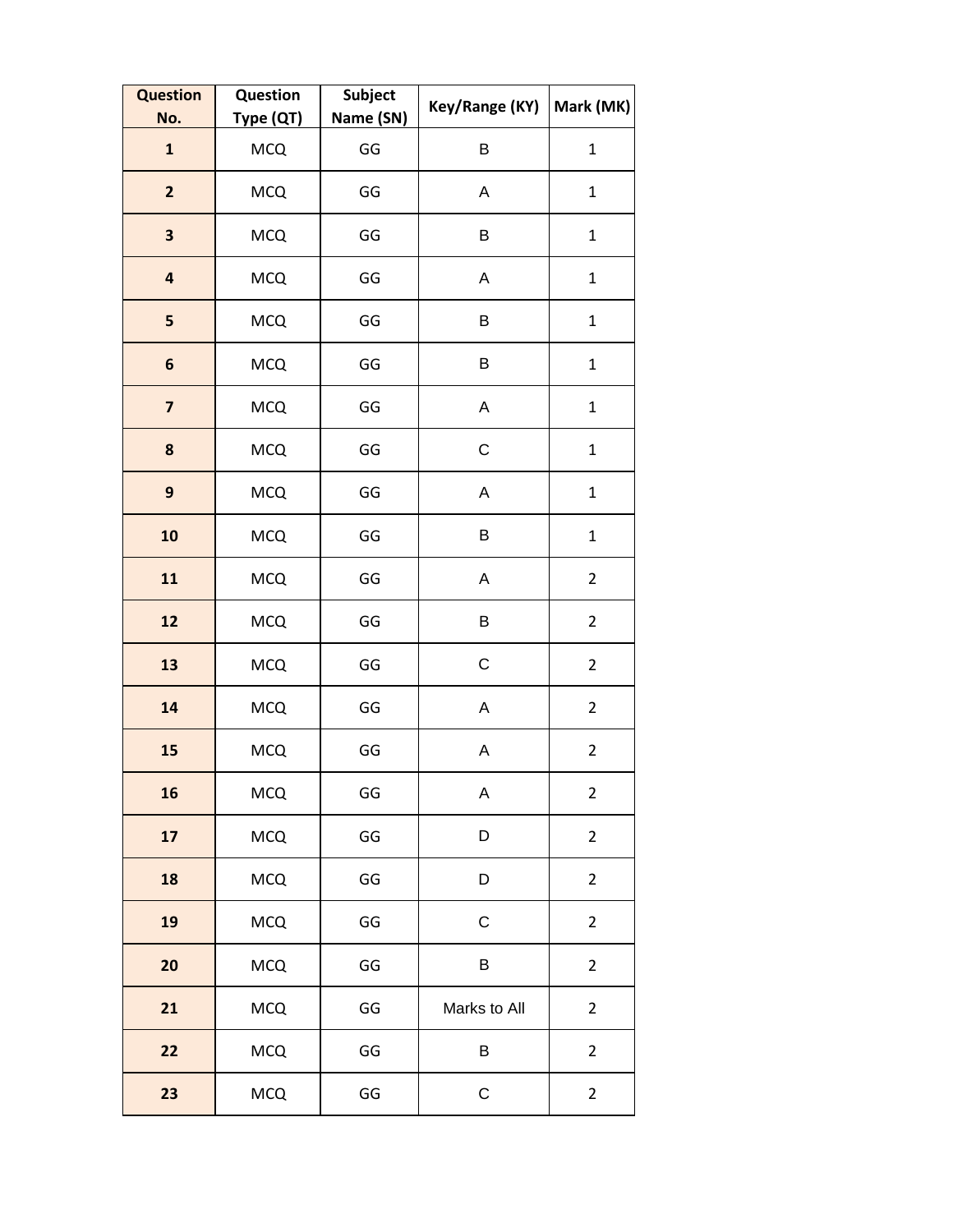| <b>Question</b><br>No. | Question<br>Type (QT) | <b>Subject</b><br>Name (SN) | Key/Range (KY)          | Mark (MK)      |
|------------------------|-----------------------|-----------------------------|-------------------------|----------------|
| 24                     | <b>MCQ</b>            | GG                          | C                       | $\overline{2}$ |
| 25                     | <b>MCQ</b>            | GG                          | B                       | $\overline{2}$ |
| 26                     | <b>MCQ</b>            | GG                          | Marks to All            | $\overline{2}$ |
| 27                     | <b>MCQ</b>            | GG                          | $\mathsf{C}$            | $\overline{2}$ |
| 28                     | <b>MCQ</b>            | GG                          | Α                       | $\overline{2}$ |
| 29                     | <b>MCQ</b>            | GG                          | C                       | $\overline{2}$ |
| 30                     | <b>MCQ</b>            | GG                          | B                       | $\overline{2}$ |
| 31                     | <b>MSQ</b>            | GG                          | B,C or A,B,C            | $\overline{2}$ |
| 32                     | <b>MSQ</b>            | GG                          | B,C                     | $\overline{a}$ |
| 33                     | <b>MSQ</b>            | GG                          | A,B                     | $\overline{2}$ |
| 34                     | <b>MSQ</b>            | GG                          | A,B                     | $\overline{2}$ |
| 35                     | <b>MSQ</b>            | GG                          | A or A,C                | $\overline{2}$ |
| 36                     | <b>MSQ</b>            | GG                          | A,B,D                   | $\overline{2}$ |
| 37                     | <b>MSQ</b>            | GG                          | A, C, D                 | $\overline{2}$ |
| 38                     | <b>MSQ</b>            | GG                          | A,B,D                   | $\overline{2}$ |
| 39                     | <b>MSQ</b>            | GG                          | A,D                     | $\overline{2}$ |
| 40                     | <b>MSQ</b>            | GG                          | C, D                    | $\overline{2}$ |
| 41                     | <b>NAT</b>            | GG                          | 2.5 to 2.5              | $\mathbf{1}$   |
| 42                     | <b>NAT</b>            | GG                          | 50                      | $\mathbf{1}$   |
| 43                     | <b>NAT</b>            | GG                          | 0.33 to 0.34            | $\mathbf{1}$   |
| 44                     | <b>NAT</b>            | GG                          | 25                      | $\mathbf{1}$   |
| 45                     | <b>NAT</b>            | GG                          | 106817.0 to<br>106818.0 | $\mathbf{1}$   |
| 46                     | <b>NAT</b>            | GG                          | 6                       | $\mathbf{1}$   |